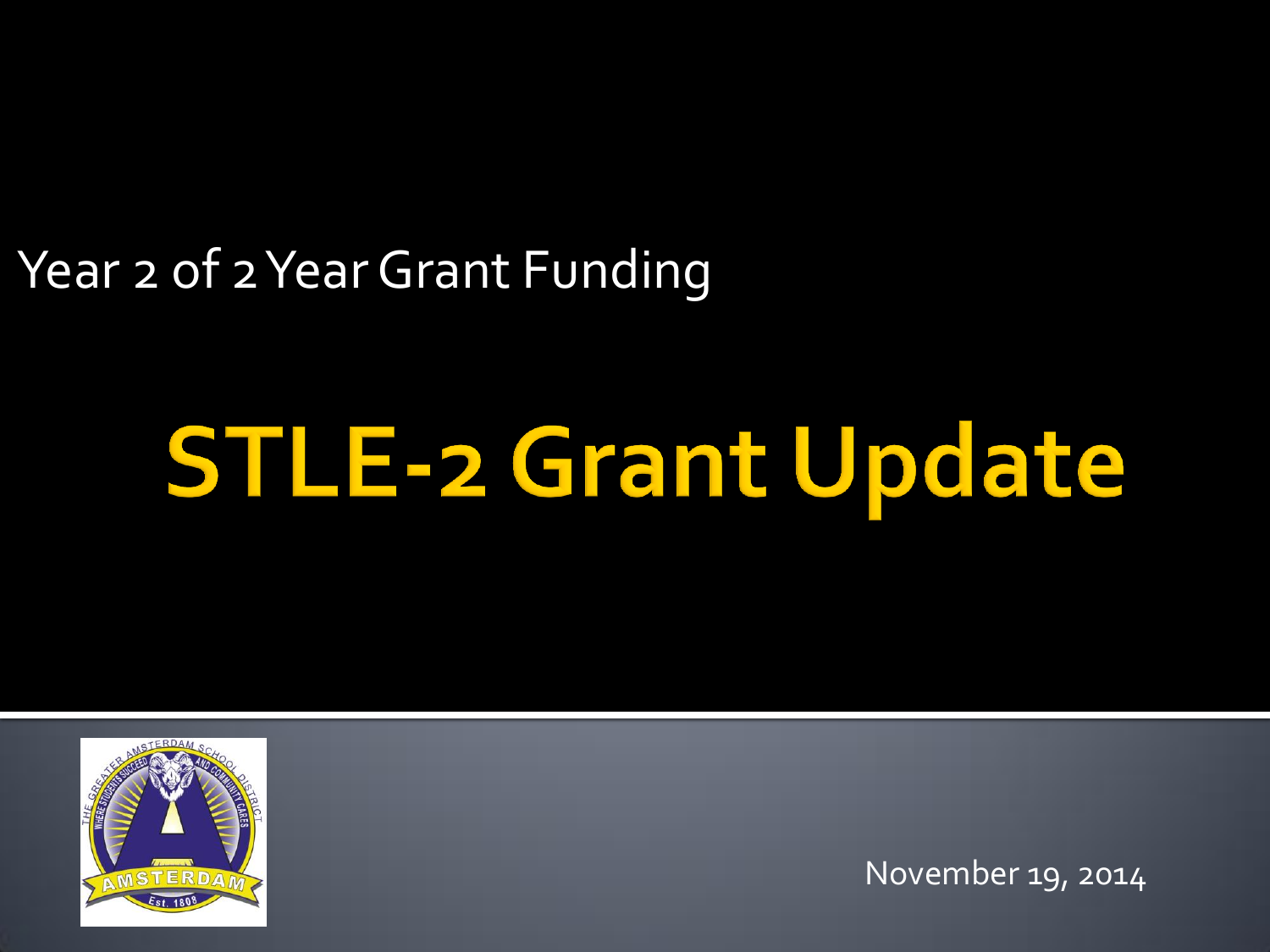# **STLE-2 Key Initiatives**

- Data Driven Instruction (DDI)
- **Professional Learning Communities**
- **Administrative Mentoring & Supports**
- **Teacher Leader Opportunities**

Grant Award =  $$441, 758$ October 2013 – June 2015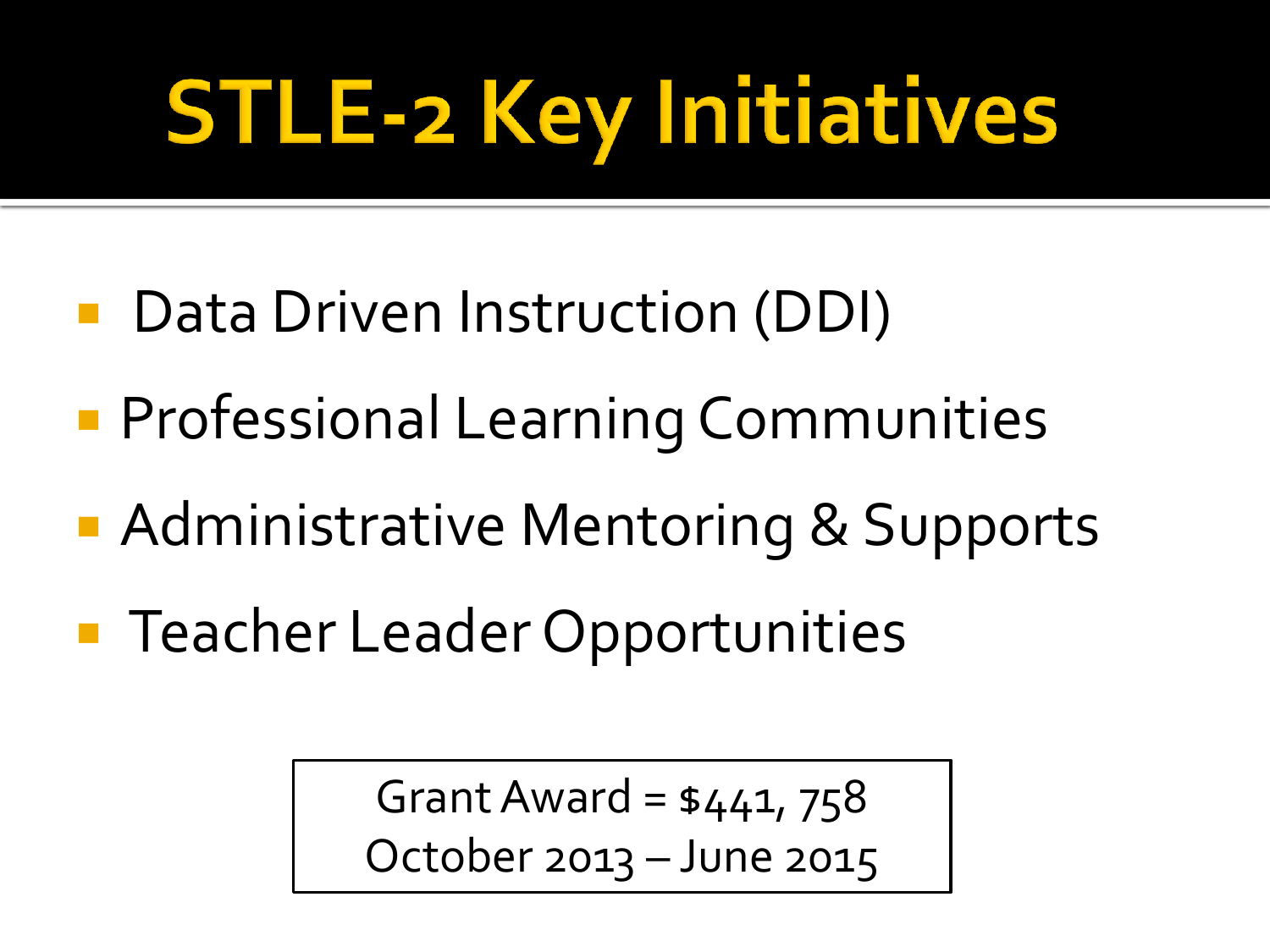## **Measurable Outcomes**

### By the end of Year  $2(2014-15)$ :

- 40% of district educators will be involved in one or more leadership activities.
- A district wide process for data analysis and curriculum instruction revision is implemented
- $\blacksquare$  There will be a 5% increase in proficiency on ELA and math assessments for identified subgroups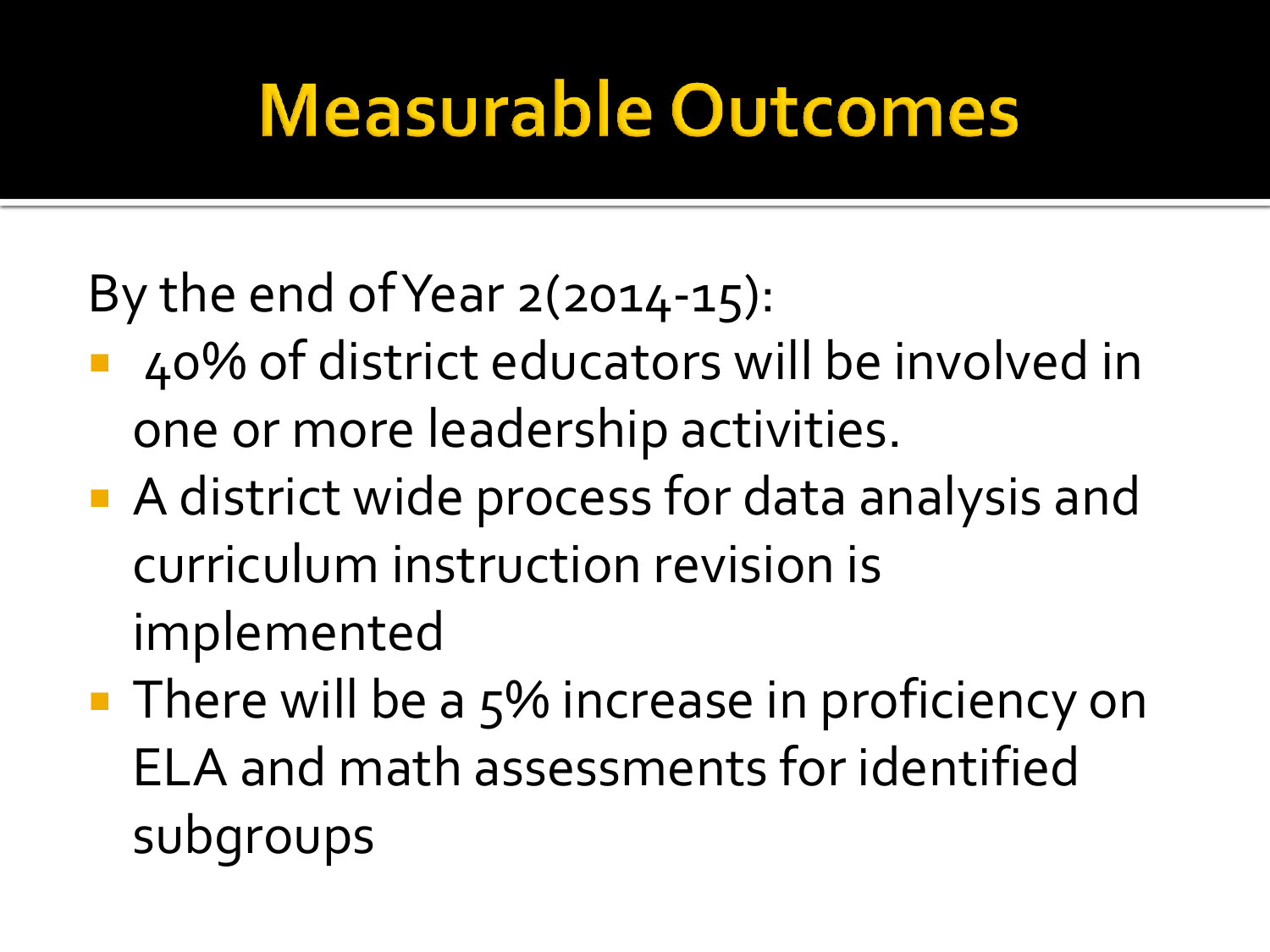## **Data Driven Instruction**

### **WHAT IS IT?**

- Assessment building supports district wide. include:
	- **-** APPR, Local & Common Formative Assessments
- **Studying student** assessments to drive instruction
- Data storage with Data Mate
- DDI protocols
- Assessment review

- Data Coaches
- DATAG conference
	- attendance (3 x per year)
- CASDA supports
- Online book study
- Union College DDI courses
- STAR testing K-8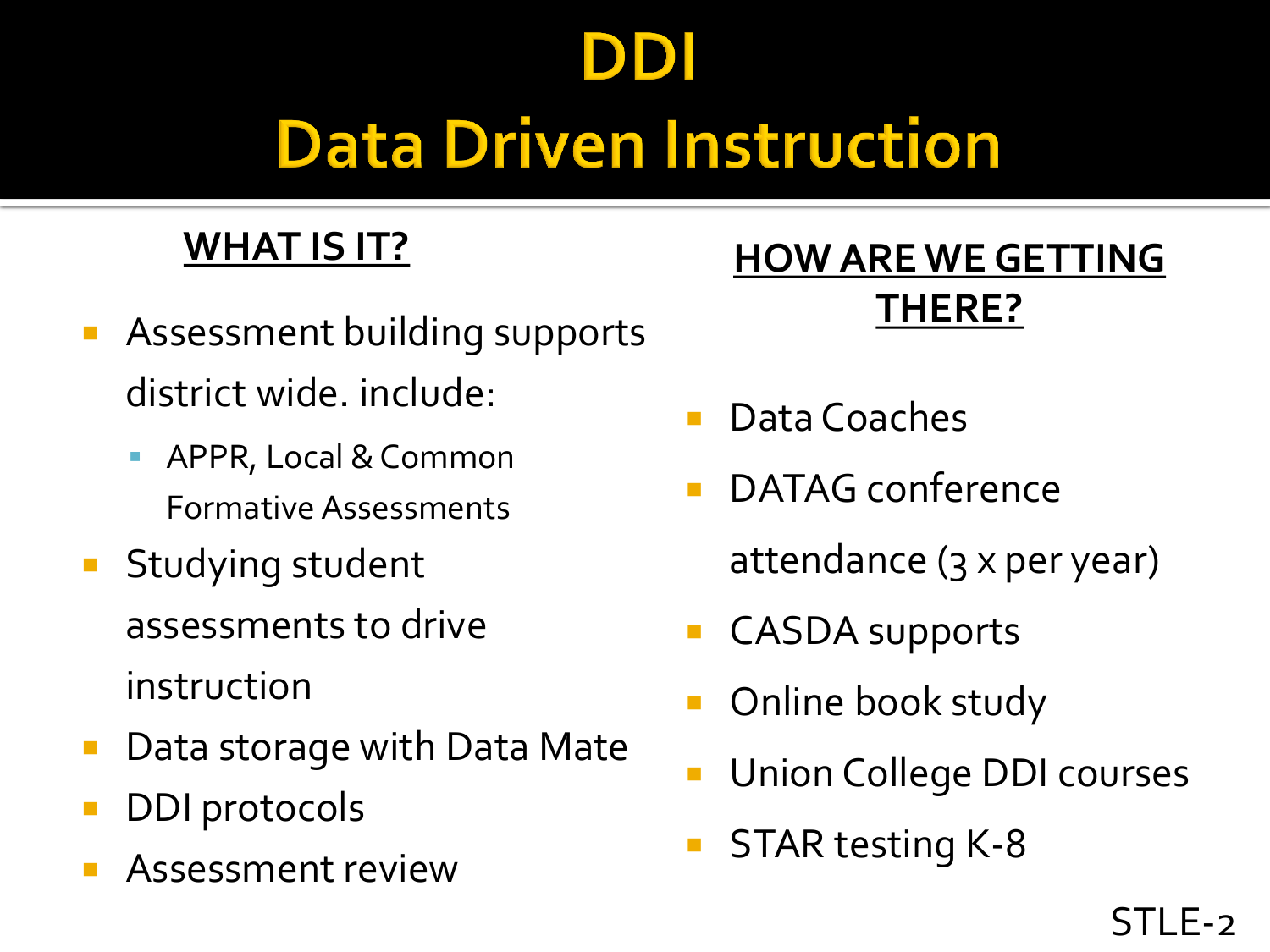# **Professional Learning Communities** (PLC's)

### **WHAT ARE THEY?**

- Time for teachers to meet with grade levels or departments to promote and enhance professional growth & student achievement
- Time is used to study student work and use the information to plan instruction.

- **Building principals** scheduled PLC and student support time in all master schedules for 2014-15
- **Training with the Solution** Tree experts
- CASDA supports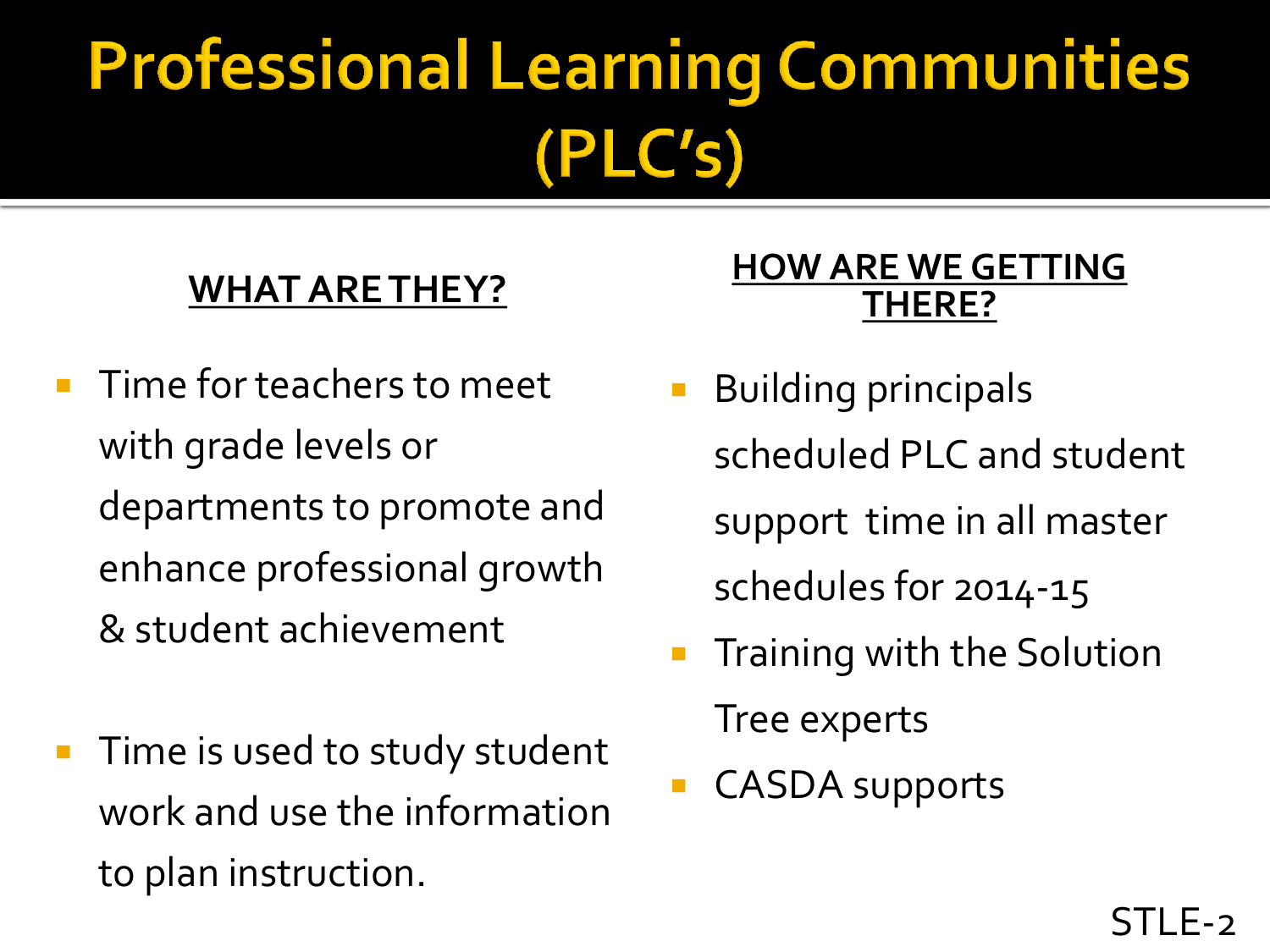# **Administrative Supports**

### **WHAT ARE THEY?**

- **Inter-rater reliability** trainings for APPR
- **Instructional leadership** supports with Common Core strategies & effectively utilizing data to inform instruction.

- **CASDA support on ISLLC** standards and Danielson rubric
- SAANYS mentors for new administrators
- **Solution Tree supports on** PLC development and facilitation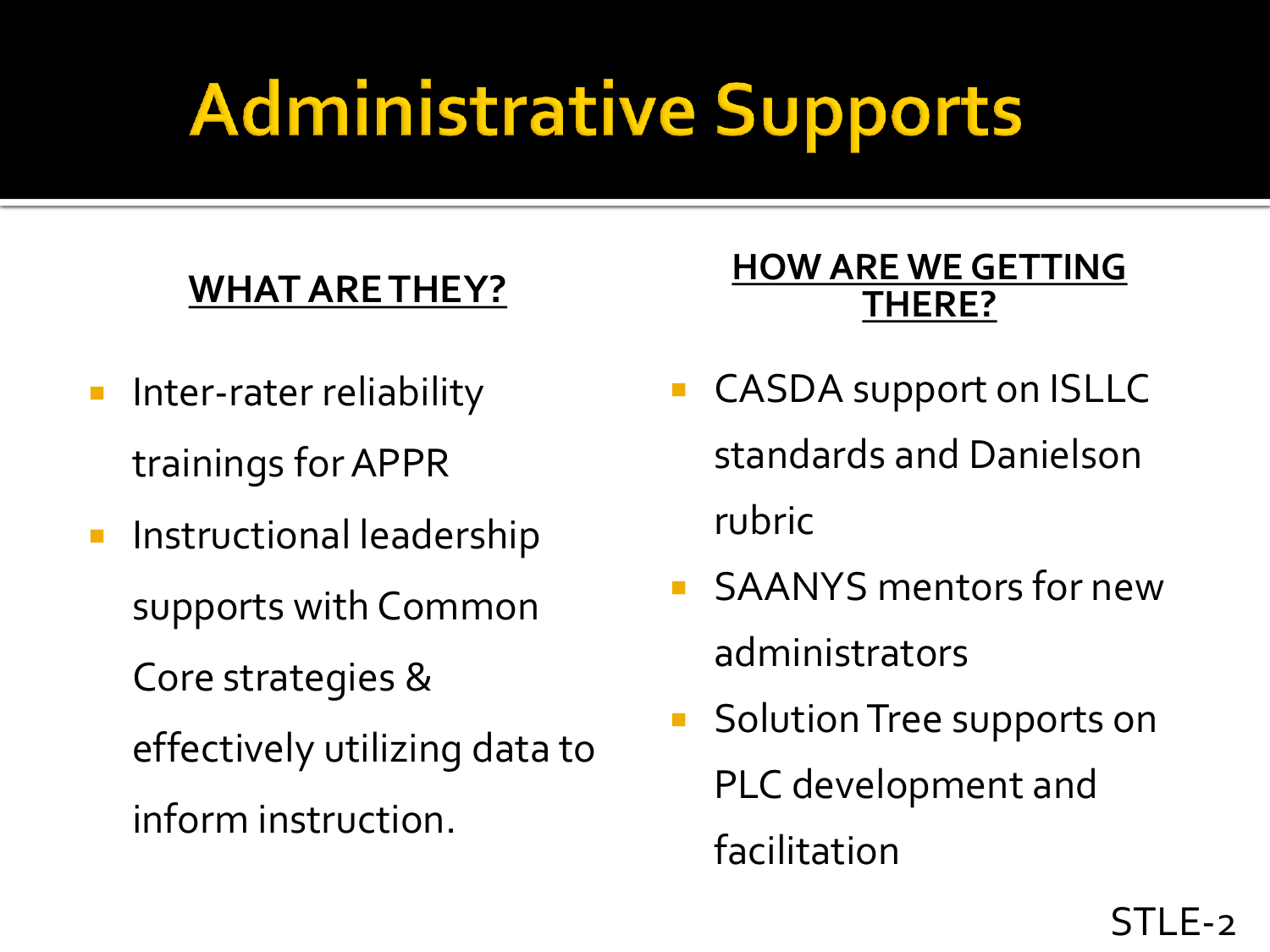# **Teacher Leadership Opportunities**

### **WHAT ARE THEY?**

- **Providing Technology** supports district wide
- **Provide Curriculum** supports across all subject areas
- **Provide instructional** supports utilizing data district wide

- Technology Leaders in each building who have received intense training on TEQ, Google, etc.
- Curriculum leaders in departments not previously designated
- Data Coaches a previously mentioned and CASDA supports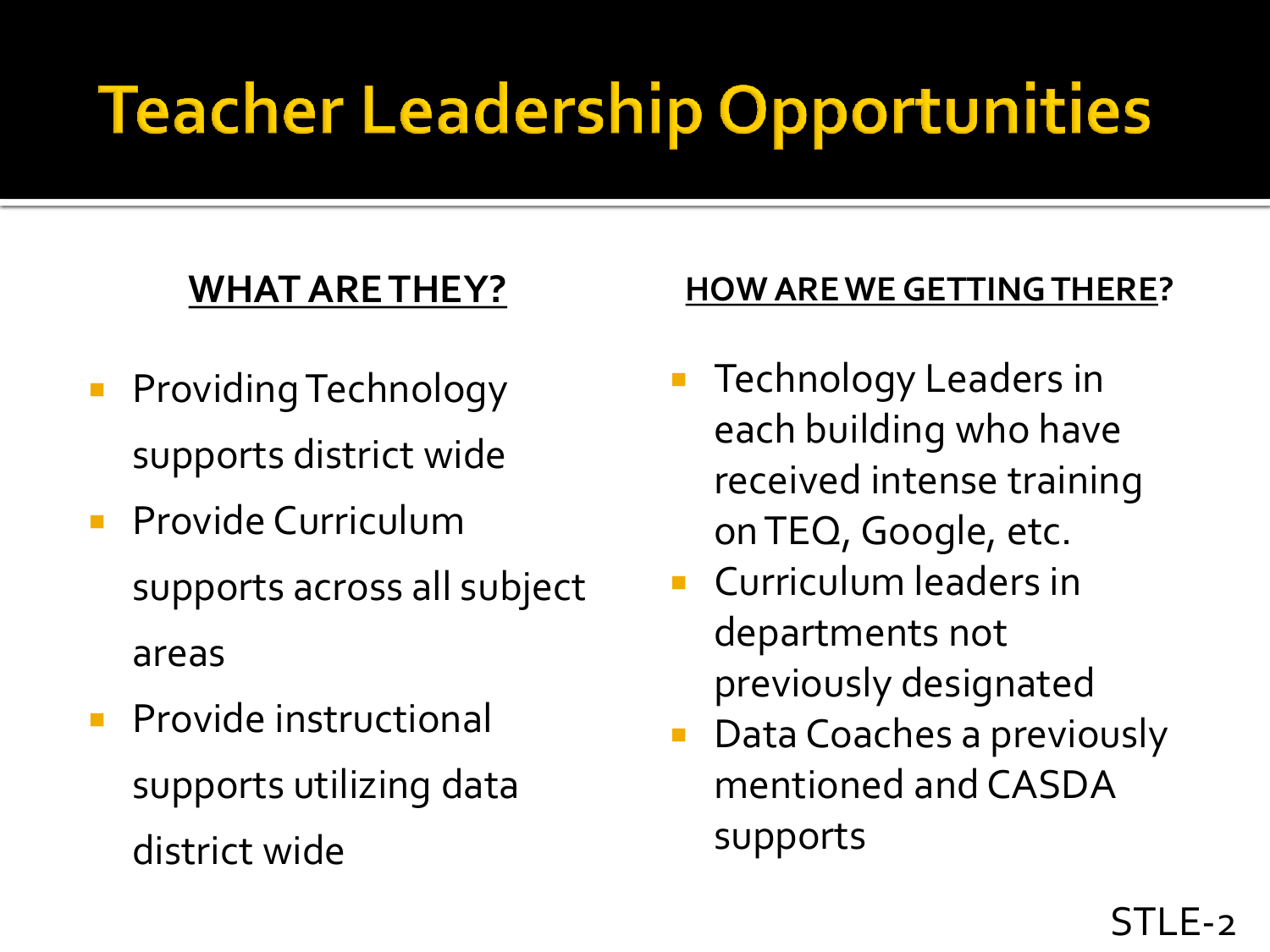# **Progress Towards Outcomes**

**40% of district educators will be involved in one or more leadership activities.**

**Approximate numbers to date: 151 leader positions in** district filled by 107 staff (non repeat)

**A district wide process for data analysis and curriculum instruction revision is implemented**

**PLCs implemented district-wide; ongoing assessment** building and curriculum revisions, Data Mate access for all teachers; finalizing dashboard option